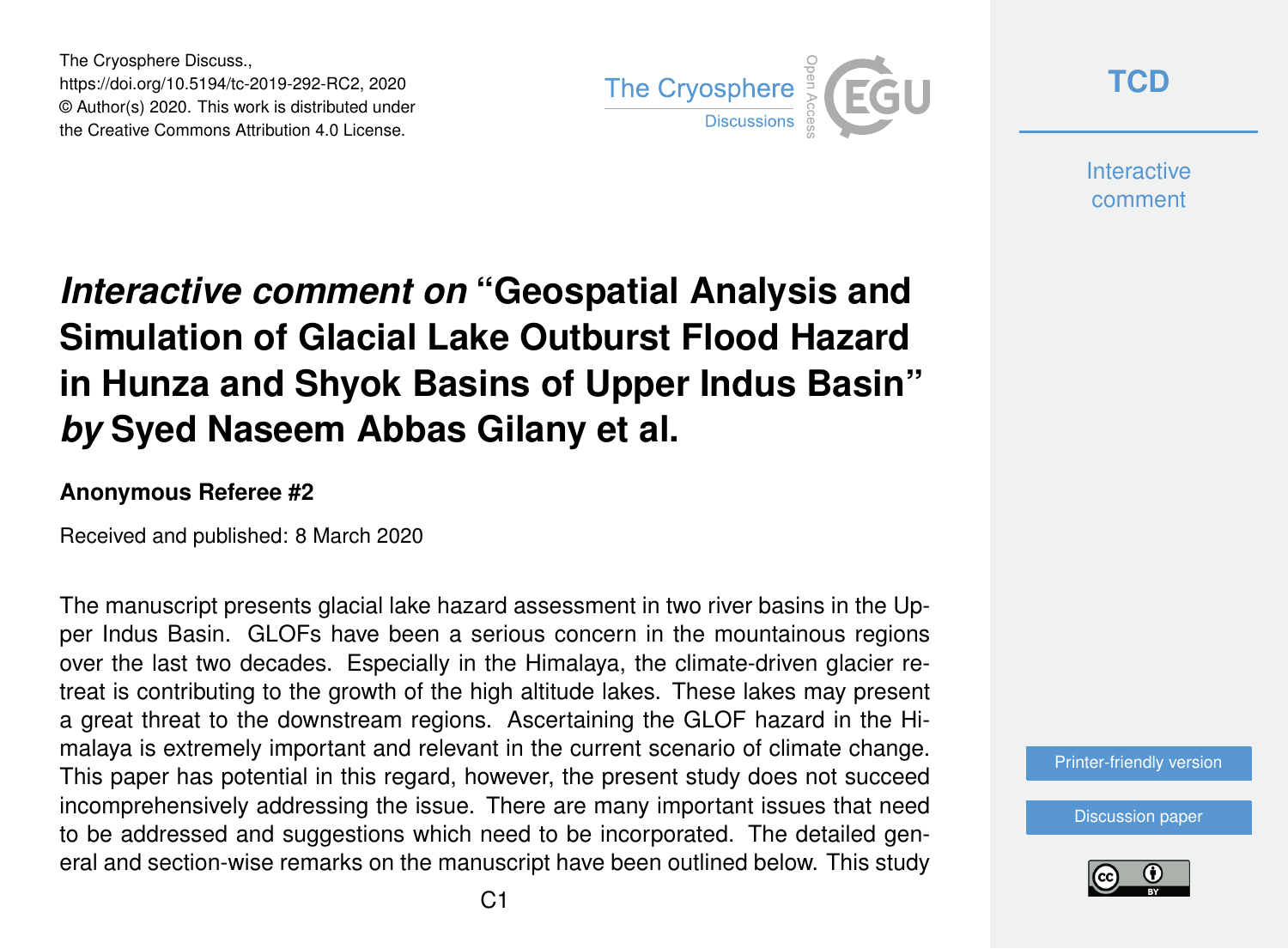mostly concentrates on GLOF assessment using remote sensing and modeling approaches (HEC RAS). I am not sure if the study fits well in the scope of the journal "The Cryosphere", however, such studies are more suitable in NHESS or Natural Hazards.

General comments:

1. The abstract is too long and general. It lacks in representing the importance of the given study. 2. The methods are not clearly outlined in the manuscript. It is poorly organized and contents of different sections overlap. 3. The results produced in the study are not sufficient to support the interpretations and conclusions. The discussion section lacks a comparative analysis, the results do not show any quantitative comparison with other studies in the region. 4. The English needs improvement in the entire manuscript.

Section-wise Comments:

Introduction:

The introduction lacks the latest literature on GLOF modeling studies in the Himalaya. (see the references below). I would suggest to summerise the structure of the paper in a few lines towards the end of the section.

#### Materials and methods

1. The sections (2.1, 2.2, 2.3) can be combined together into a common section as "Study regions and climate". 2. Sections ( 2.4 and 2.5) can be combined as "Data and Methods" 3. The details of the remote sensing datasets used in the study are missing. I do not understand why is ASTER DEM interpolated to 15 m as it has an actual resolution of 30m. 4. Area-based scaling has been used to calculate the volume of the lakes. However, it is not clear which empirical relation has been adopted for the calculations. ( Refer to Huggel et al., 2004; Cook and Quincey,2015; Fujita et al., 2013). As this is the most crucial factor in GLOF hazard evaluation, it should be discussed. 5. The **Interactive** comment

[Printer-friendly version](https://www.the-cryosphere-discuss.net/tc-2019-292/tc-2019-292-RC2-print.pdf)

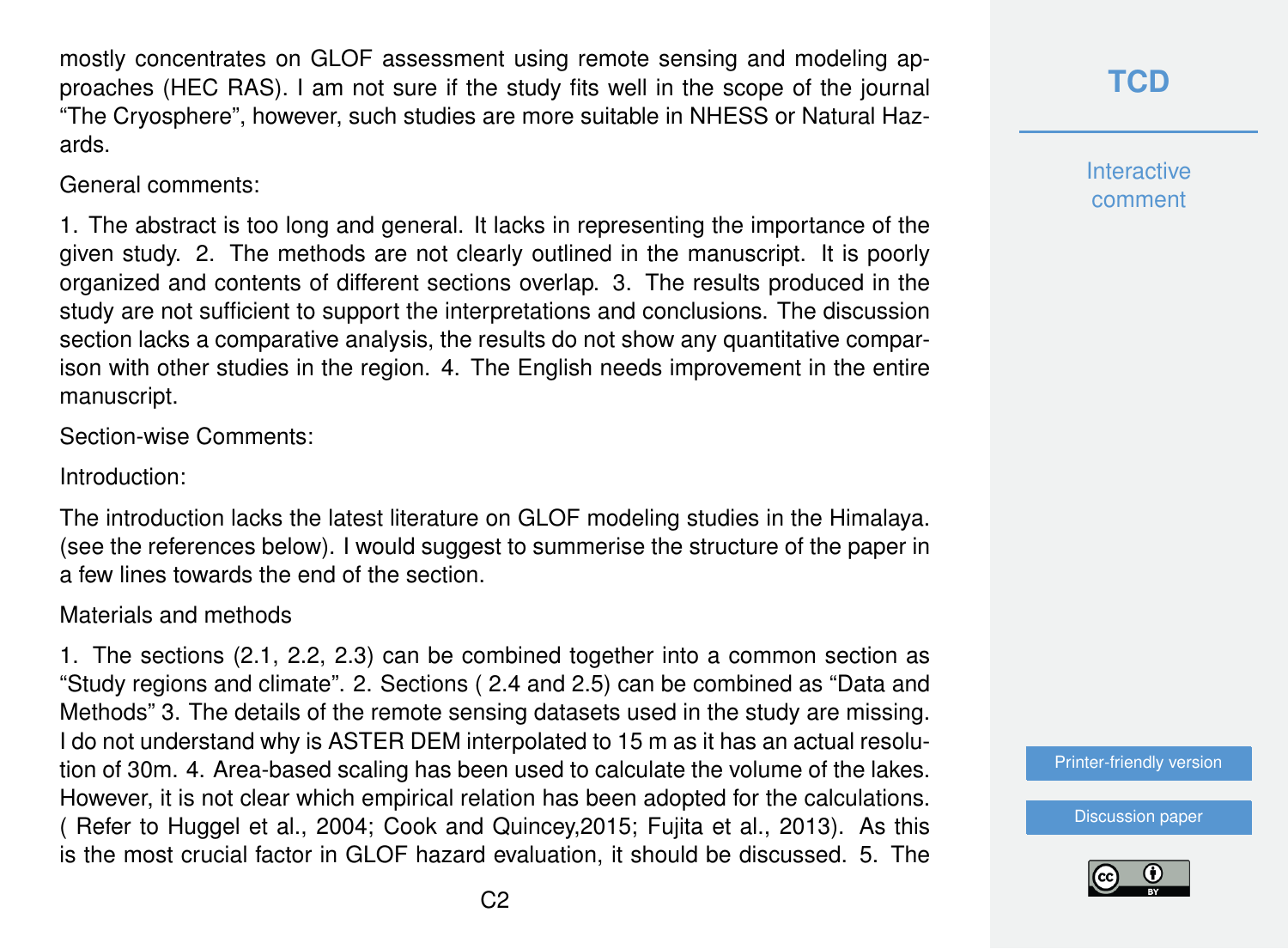flow chart and the methodology doesn't explain about the breach hydrograph. How is it obtained? What are the breach parameters? Mechanism of failure?. The methodology sections need to be revised and rewritten giving more emphasis on the GLOF parameters and flood hydrographs. There is a lot of overlap between the methods and results in the presented manuscript.

Results and Discussion:

This section is too short and vaguely written. It does not provide all the required details of the results obtained. This section should be thoroughly rewritten. 1. In section 3.1 – It is more of a methodology than results. The number of lakes and hazard evaluation criteria for selecting the specific lakes for this study remains unclear. 2. In Section 3.2 the text mostly explains about the classification of the lakes and does not fit well in the section as the section reads as "GLOF analysis of HUza basin" 3. The hazard criteria adopted in the study does not explain the thresholds used for dam geometry, freeboard, and potential lake impacts.

Section 3.3 1. The results and methods are not well separated here. The input parameters of the hydrodynamic model fits well in the method section than the results. 2. Section 3.3.1 is not clear how flood volumes were considered for the different GLOF scenarios. 3. The potential flood hydrographs produced in scenario modeling is not shown. The initial breach hydrograph is most crucial in any GLOF analysis as it determines the flood hydraulics downstream as the GLOF propagates along the flow channel. This section needs to be rewritten showing results of the breach parameters and flood hydrographs. 4. In section 3.3.2 and 3.3.3, the routing parameters are not clear, there has been no mention of the surface roughness along the flow channel. 5. The boundary condition (upstream and downstream) for routing the potential GLOF event remains unclear. 6. Are the flow depths/ velocities representing the mean value along the crosssection or just at a specific point? 7. There has been no mention of the flood wave arrival timings at specific sites along the flow channel. 8. The above comments apply for sections 3.4 to 3.6

**Interactive** comment

[Printer-friendly version](https://www.the-cryosphere-discuss.net/tc-2019-292/tc-2019-292-RC2-print.pdf)

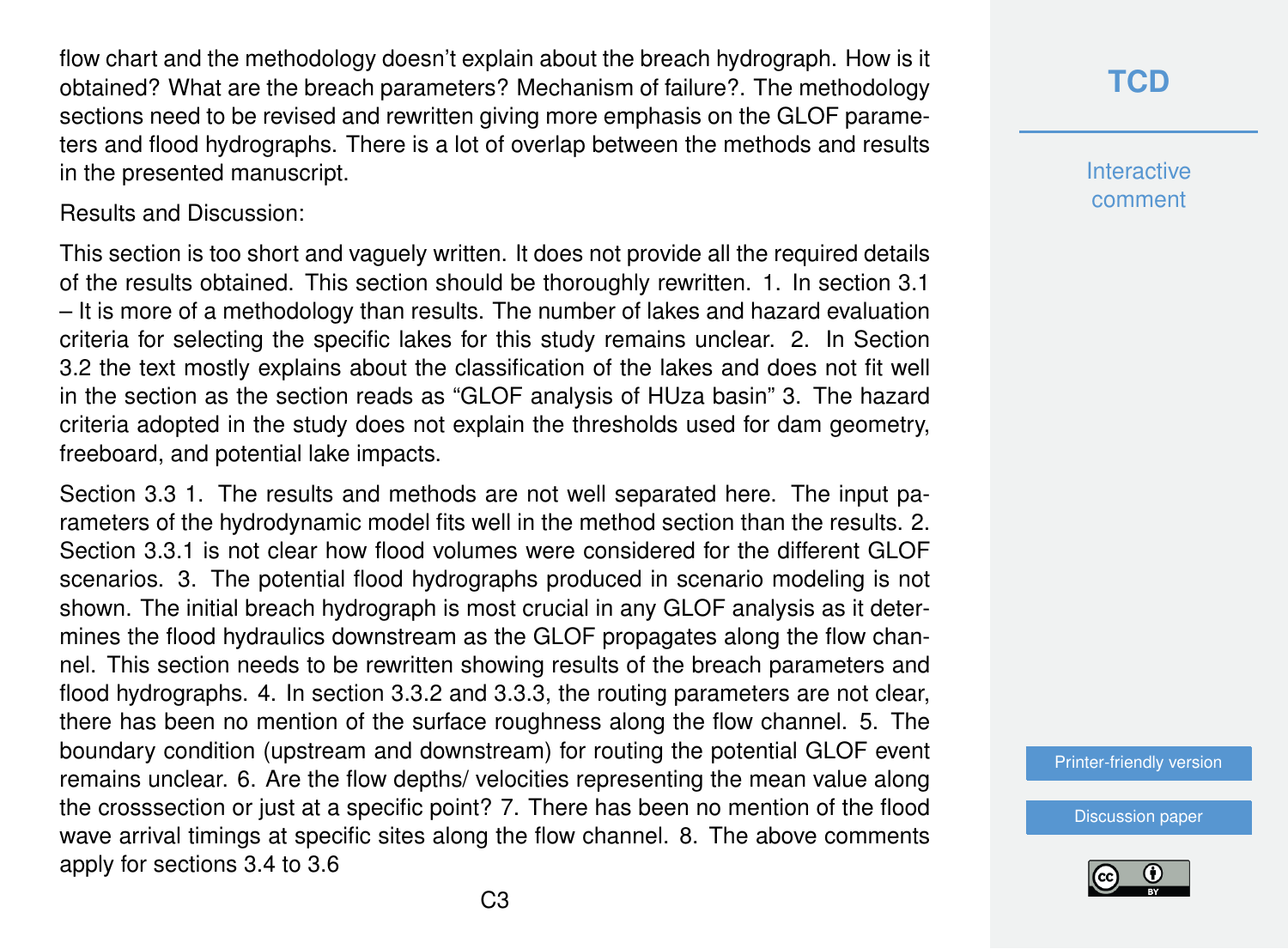#### Figures:

All figures lack in proper resolution. I recommend exporting the figures with a minimum resolution of 300 dpi for more clarity. Figures 2 and 3 can be combined. The drainage of the basin and the location of the potentially inundated settlements are not shown in the figures. Figure 5 can be removed. Figure 6-The figure lacks locational information. The legends remain unclear. The figure can be better represented using other GIS platforms instead of RAS MAPPER. Figure 5-The figure lacks locational information and legends. Figure 9-see comments for figure 6.

Overall, the presented GLOF hazard assessment requires significant reworking. I hope incorporating the above-mentioned comments can be helpful to improve the presented study. I, therefore, recommend a major revision.

References:

Cook, S.J.; Quincey, D.J. Estimating the volume of Alpine glacial lakes. Earth Surf. Dyn. Discuss. 2015, 3, 559–575.

Worni et al., 2013. Glacial lakes in the Indian Himalayasâ ATFrom an area-wide glacial lake inventory to on-site and modeling based risk assessment of critical glacial lakes. Sci. Total Environ. 2013, 468,

Huggel, C.; Haeberli, W.; Kääb, A.; Bieri, D.; Richardson, S. An assessment procedure for glacial hazards in the Swiss Alps. Can. Geotech. J. 2004, 41, 1068–1083.

Sattar, A., Goswami, A., Kulkarni, A., & Emmer, A. (2020). Lake Evolution, Hydrodynamic Outburst Flood Modeling and Sensitivity Analysis in the Central Himalaya: A Case Study. Water, 12(1), 237.

Fujita, K., Sakai, A., Takenaka, S., Nuimura, T., Surazakov, A. B., Sawagaki, T., & Yamanokuchi, T. (2013). Potential flood volume of Himalayan glacial lakes. Natural Hazards & Earth System Sciences, 13(7).

## **[TCD](https://www.the-cryosphere-discuss.net/)**

**Interactive** comment

[Printer-friendly version](https://www.the-cryosphere-discuss.net/tc-2019-292/tc-2019-292-RC2-print.pdf)